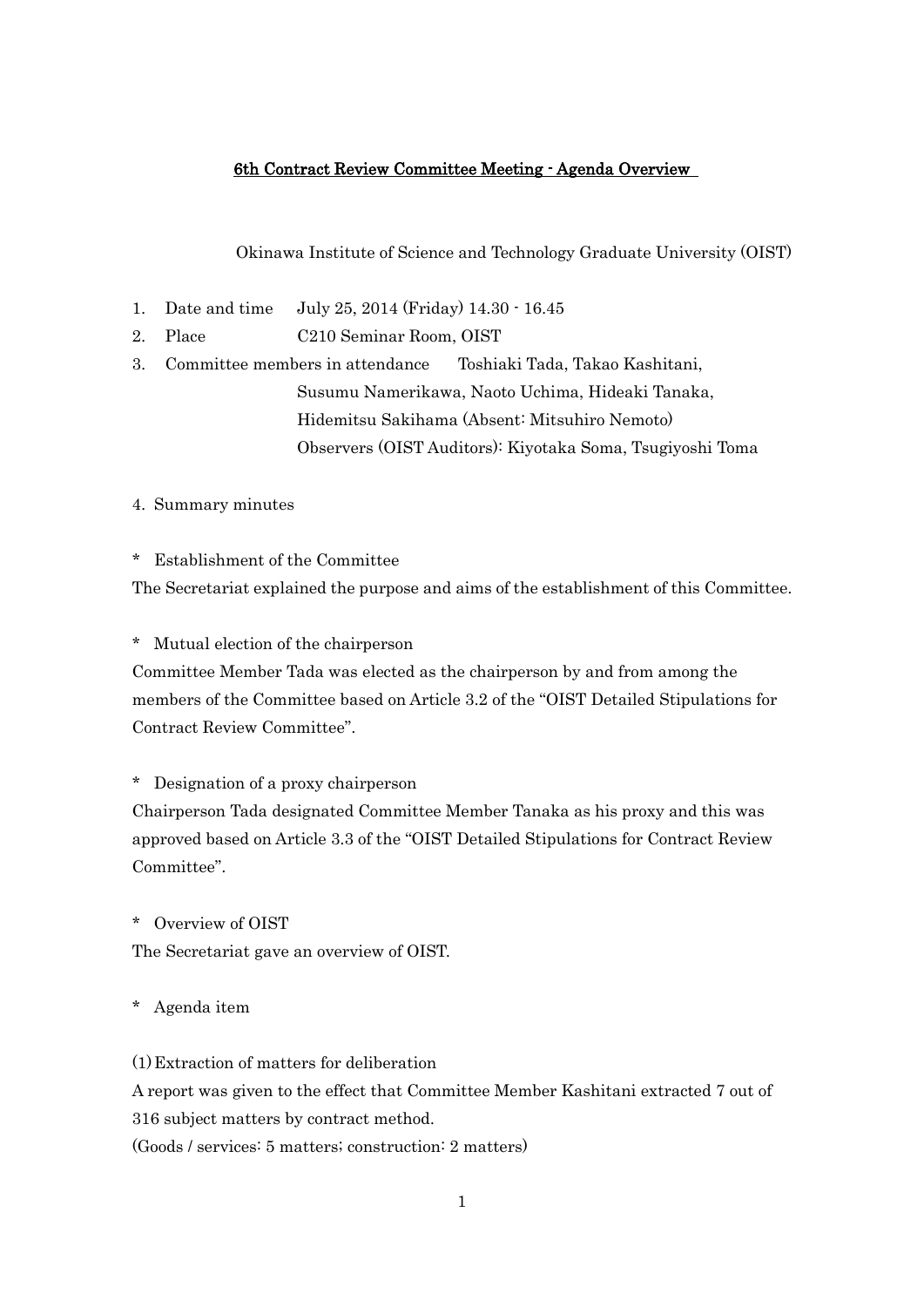### (2)Deliberation of individual matters

1. Competitive tender

## [1]Purchasing of 2014 foreign serial publications (A Group)

| Opinions / comments of committee            | Explanations, etc., by the Secretariat       |  |
|---------------------------------------------|----------------------------------------------|--|
| members                                     |                                              |  |
| Why is notation of a 100% or higher bid     | It is because it is normally assumed that    |  |
| rate not possible? Does it mean the tender  | we will contract at lower than the target    |  |
| amount and contract amount are              | price. In this case, the tender was carried  |  |
| different?                                  | out once, but the contract is divided into 2 |  |
|                                             | for reasons of single year budget            |  |
|                                             | restrictions. If you add the contract        |  |
|                                             | amounts for January to March and April       |  |
|                                             | to December, the result is the same value    |  |
|                                             | as the tender amount.                        |  |
| I think the normal method when OIST         | At the time of the tender the January to     |  |
| divide a tender in 2 is to apply a ratio to | March portion and the April to December      |  |
| both, so like applying a tender ratio to    | portion are listed as a breakdown, but no    |  |
| both the January to March portion and the   | tender rate is being applied equally to      |  |
| April to December portion, but is that      | both at present. A bid succeeds if its       |  |
| what has been done?                         | amount falls below the target price for 1    |  |
|                                             | year.                                        |  |
| Looking at the breakdown of the contract    | The breakdown of the target price shows      |  |
| amounts, why is the proportion for          | just a pro rata allotment of the period. On  |  |
| January to March low and the proportion     | the other hand, the presentation of the      |  |
| for April to December high?                 | supplier is not just a simple period         |  |
|                                             | division so we have a situation like you     |  |
|                                             | point out.                                   |  |
| I think it is a problem to do with the      | There are currently 743 titles and I         |  |
| setting of the target price. Does the       | understand that they are divided             |  |
| difference in the bid rates of each group   | competitively into groups and the            |  |
| mean that the journal demand-supply         | competitiveness of each group is reflected   |  |
| balance is different?                       | in the bid rates.                            |  |
| Would it be possible to buy journals more   | I have heard that they would be cheaper.     |  |
| cheaply if OIST used multi-year contracts?  | However, the titles of electronic journal    |  |
|                                             | purchases are determined each year by a      |  |
|                                             | committee centered on researchers.           |  |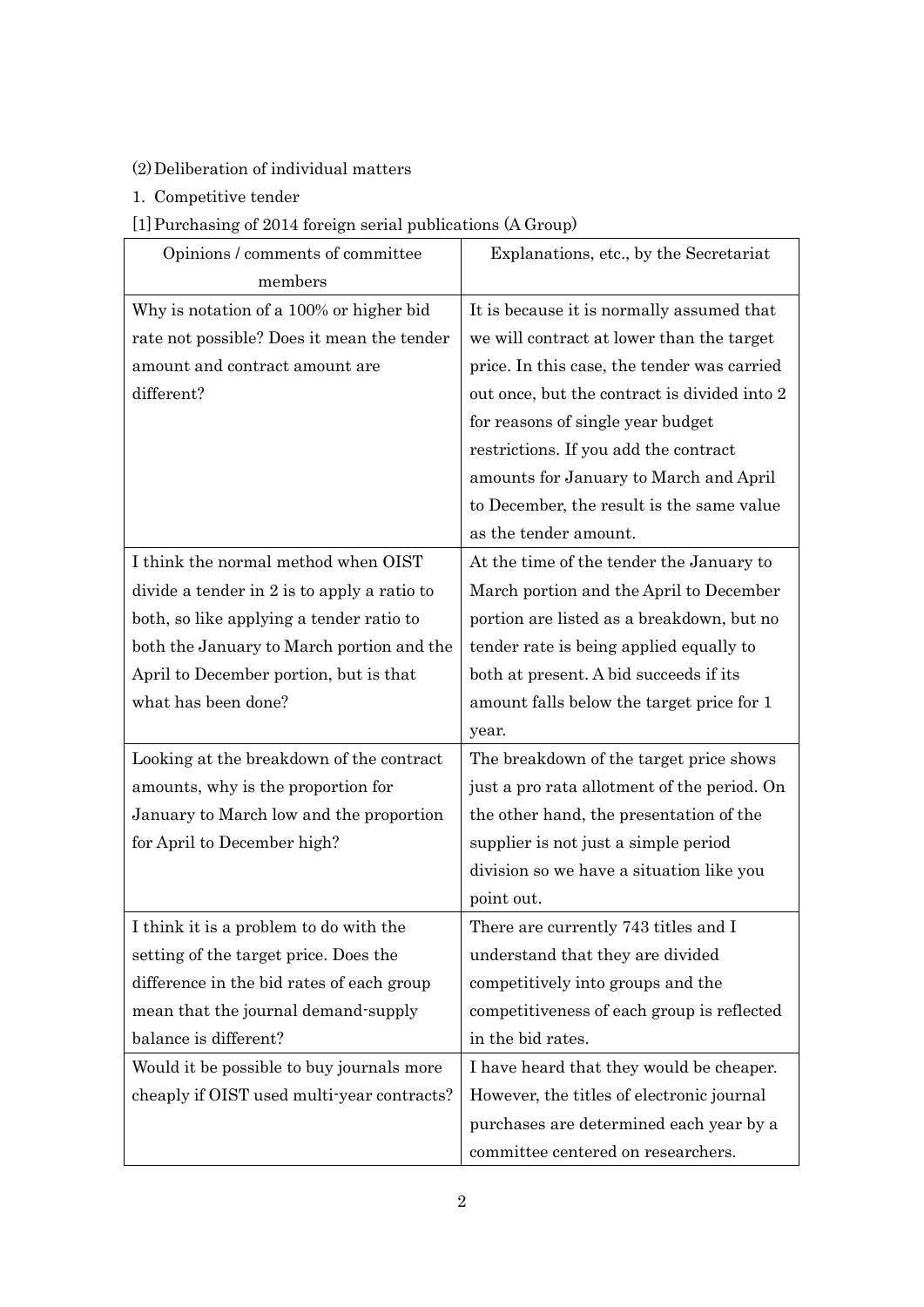|                                             | Consequently, adverse effects may occur       |  |
|---------------------------------------------|-----------------------------------------------|--|
|                                             | due to multi-year contracts.                  |  |
| Would it be conceivable to make             | It is as you understand. I think it would be  |  |
| multi-year contracts if it seems like OIST  | more effective to continue making             |  |
| will continue buying them and make          | multi-year contracts for journals that a lot  |  |
| contracts each year for those that do not?  | of researchers read and ones that are in      |  |
|                                             | high demand.                                  |  |
| The Cabinet gives out subsidies and I       | My understanding is that they are             |  |
| think it is also pointed out in statutory   | restricted as there is an OIST subsidy        |  |
| and regulatory provisions such as the Act   | guideline and it has the same content as      |  |
| for Normalization of Grants, etc., but the  | the general guidelines based on the Act for   |  |
| contract procedures are restricted by law.  | Normalization of Grants, etc. It is written   |  |
| Are the ways OIST use subsidies             | in the subsidy guidelines that the            |  |
| restricted in relation to target prices and | execution of budgets is based on              |  |
| contract procedures?                        | competition and otherwise we follow the       |  |
|                                             | internal regulations established at OIST.     |  |
|                                             | Big decision-making would be required if      |  |
|                                             | we ignored the national system and did        |  |
|                                             | not follow the existing transaction           |  |
|                                             | contract method just because something        |  |
|                                             | was stipulated only in the internal           |  |
|                                             | regulations, so the situation at the          |  |
|                                             | moment is that we have made contracts         |  |
|                                             | following the single-year purchasing          |  |
|                                             | doctrine and the existing internal            |  |
|                                             | regulations.                                  |  |
| Does that mean that government agencies     | We consulted once in budget terms about       |  |
| can make multi-year contracts resulting in  | whether we could do contracts resulting in    |  |
| treasury obligations, but OIST cannot or it | treasury obligations with regard to           |  |
| is difficult?                               | research expenses. However, although the      |  |
|                                             | state currently recognizes contracts          |  |
|                                             | resulting in treasury obligations as          |  |
|                                             | subsidies for things like facilities, we were |  |
|                                             | told that it is not possible with regard to   |  |
|                                             | something like research expenses so we        |  |
|                                             | abandoned the idea. I cannot deny it when     |  |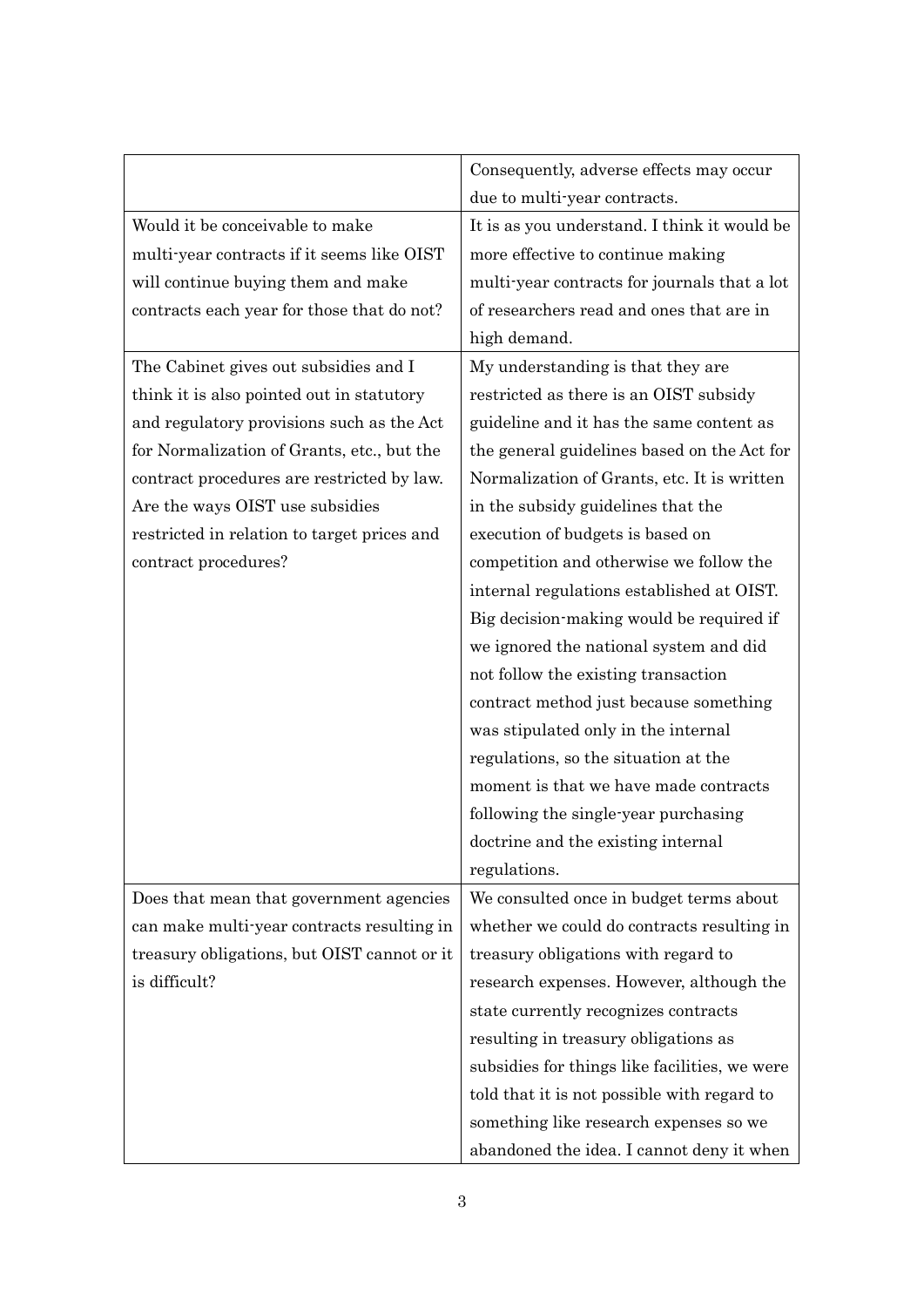|                                            | asked whether contracts are possible in     |
|--------------------------------------------|---------------------------------------------|
|                                            | terms of the Civil Code, but I do not think |
|                                            | we can run far ahead in terms of budget     |
|                                            | execution so the situation is that we get   |
|                                            | estimates firmly.                           |
| Speaking from the taxpayer's standpoint,   | With regard to the possibility of           |
| it is naturally possible that multi-year   | transitioning to multi-year contracts, they |
| contracts will be cheaper. Could OIST      | may apply in cases of very expensive        |
| really explain to taxpayers that we        | research equipment or equipment that        |
| purposely make single-year contracts? The  | takes more than a year to build, but they   |
| fact that there are a lot of other matters | are exceptional cases and we have to        |
| too with a bid rate of 100% would not      | consider taking risk. The idea is that we   |
| normally be possible. That means there is  | will not move towards making multi-year     |
| something unreasonable.                    | contracts on a regular basis. However, we   |
|                                            | need to make procurement properly           |
|                                            | rational at all times so we would be        |
|                                            | grateful if committee members could         |
|                                            | provide appropriate recommendations.        |

| Opinions / comments of committee     | Explanations, etc., by the Secretariat        |
|--------------------------------------|-----------------------------------------------|
| members                              |                                               |
| Why have there been tenders 7 times? | Nobody was able to win the bid even           |
|                                      | though we had 7 tenders at the first time.    |
|                                      | There is a limit of 8 times in cases of goods |
|                                      | and services so we decided to run the         |
|                                      | tender again on a different day.              |
| Did OIST run the tender again after  | We ran the tender again without changing      |
| revising the target price?           | the target price. This is not a contract      |
|                                      | specifying a number of people because it is   |
|                                      | for outsourced work, but the bidders gave     |
|                                      | estimates based on a lot of people in their   |
|                                      | initial tenders and that was the reason       |
|                                      | why it was not possible for a bid to          |
|                                      | succeed. As a result of redoing the tender    |
|                                      |                                               |
|                                      | 4                                             |

[2]Experimental animal rearing management contracting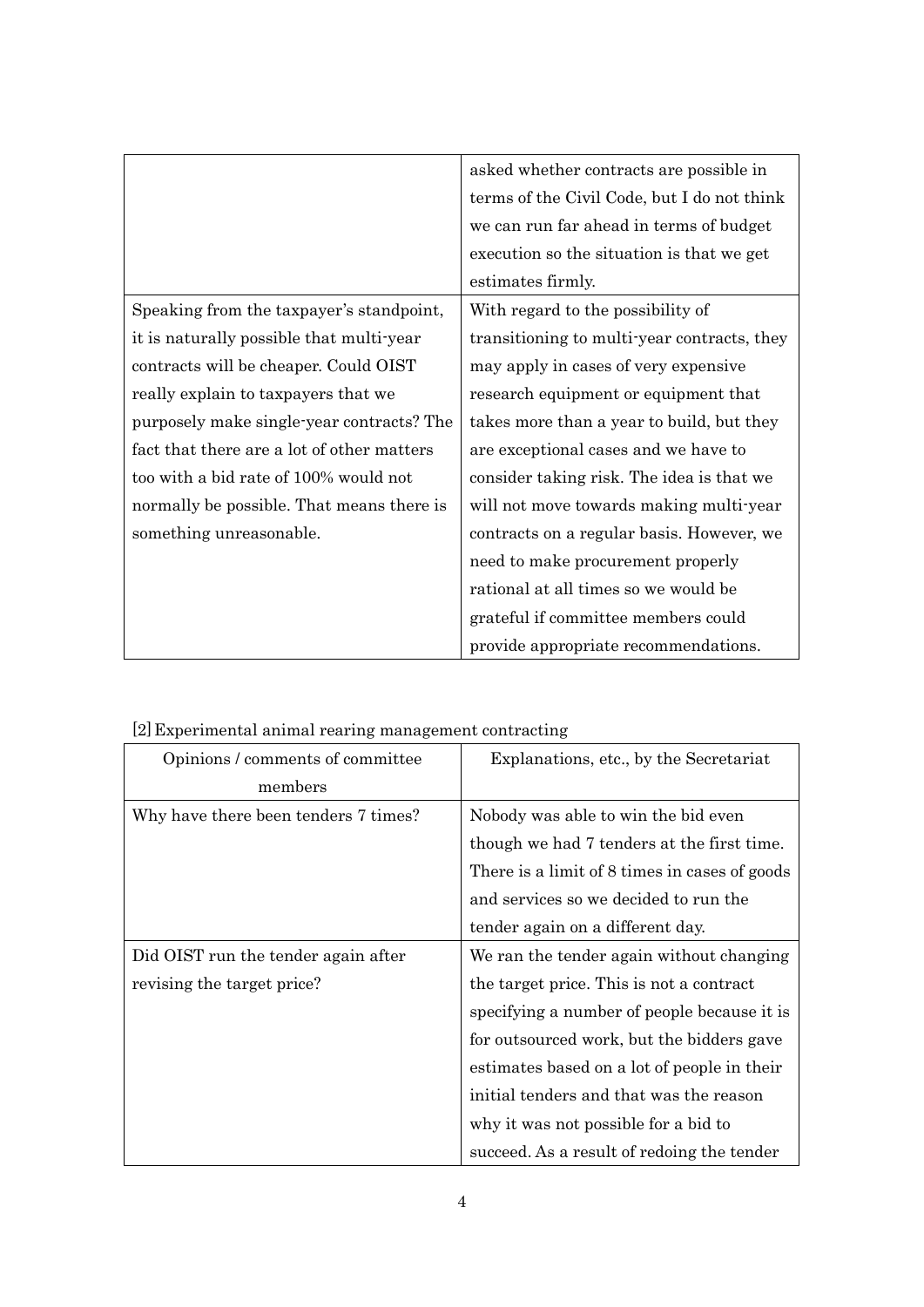|                                             | after the bidders revised their numbers of  |  |
|---------------------------------------------|---------------------------------------------|--|
|                                             | people and without changing the target      |  |
|                                             | price, a successful bid was possible.       |  |
| Are there any other suppliers? I think      | We are investigating to prepare the next    |  |
| OIST may have done this under the           | tender at a rather early stage in order to  |  |
| judgment that OIST have done it like this   | ensure competitiveness. There are also the  |  |
| for many years so the risk of changing is   | circumstances that this is work that        |  |
| large, but if that is the case, thinking    | requires special qualifications for         |  |
| simply, is there any sense in running a     | experimental animals so human resources     |  |
| competitive tender? Should some different   | are rather difficult to organize.           |  |
| ingenuity be exercised?                     |                                             |  |
| Have the breakdown of the target price      | It is as you understand. This contract has  |  |
| and the cost of the manager been set after  | continued since the time of OIST's          |  |
| obtaining estimates?                        | forerunner organization (incorporated       |  |
|                                             | administrative agency) and the price has    |  |
|                                             | been the same basically since that time.    |  |
| I think that normally, if it is not in the  | We do normally revise the target price, but |  |
| estimate standard or construction costs,    | the bidders put in tenders with higher      |  |
| etc., OIST do this by adopting an estimate, | numbers of people than were assumed at      |  |
| but I think normally, if there was no       | the time of this tender in January. On our  |  |
| successful bid after running a tender 7     | side, we did not change the target price    |  |
| times, I would do this by revising the      | because we are in the position of not       |  |
| target price. In cases of unsuccessful bids | needing to change personnel numbers and     |  |
| at OIST, does OIST run tenders again at     | unit prices if the work is the same as the  |  |
| the same amount without revising prices?    | previous year.                              |  |
| OIST should investigate revising the price  |                                             |  |
| if OIST has reached a time when things      |                                             |  |
| like personnel costs, etc., have increased. |                                             |  |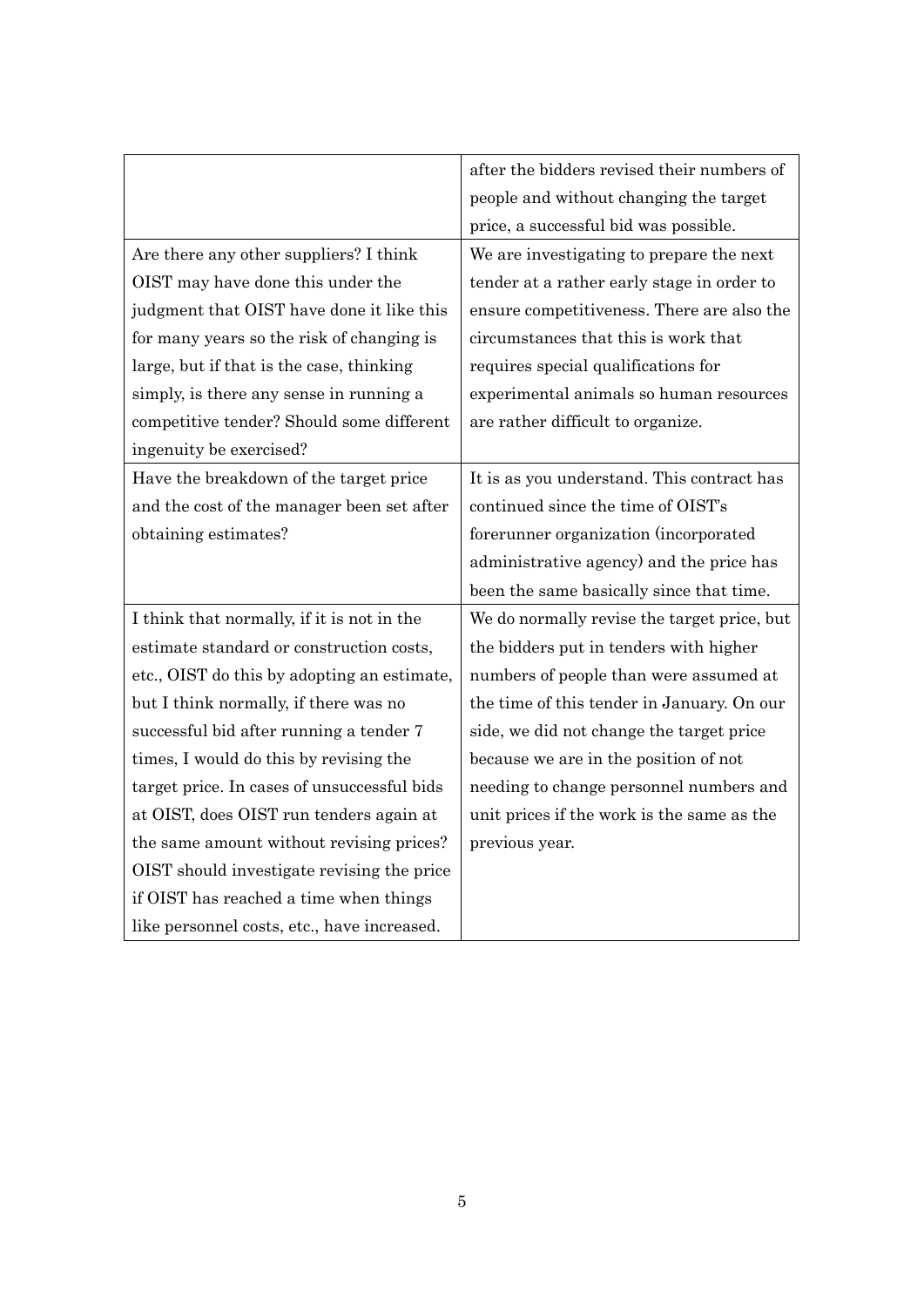| Opinions / comments of committee          | Explanations, etc., by the Secretariat       |
|-------------------------------------------|----------------------------------------------|
| members                                   |                                              |
| Does that mean this machinery is only     | It is as you understand.                     |
| supplied by this sales company?           |                                              |
| I have an image that talking with a       | We adopted a competitive tender for this     |
| negotiated contract is more rational, but | contract based on the perspective of         |
|                                           | ensuring transparency and the fact it is     |
|                                           | high priced equipment.                       |
| Seen from the perspective of management   | If the model is specified in advance and     |
| cost savings, it may be easier to explain | there are no alternatives, we would want     |
| that OIST prepared documents and          | to negotiate with a negotiated contract if   |
| exchanged information, but I have the     | we could. However, things like the           |
| image that OIST carried out unnecessary   | preparation of materials to explain a        |
| procedures in the end so OIST could       | negotiated contract cost about the same      |
| probably have been a bit more pragmatic.  | for clerical tasks as conducting a tender. I |
|                                           | understand that we ended up with one         |
|                                           | bidder, but we have advanced this matter     |
|                                           | judging that processing it with a            |
|                                           | competitive tender was better.               |
| We have to do this thinking about quality | I think it is as you say. We can expect the  |
| and I think we must think properly about  | amount that will be reduced by direct        |
| systems so that we can negotiate in a way | negotiations to be bigger the higher the     |
| in keeping with a negotiated contract and | price is. However, on the other hand, we     |
| systems that allow us to negotiate while  | can also look at the procedures with a       |
| ensuring transparency by preparing        | stricter eye the higher the price is so I    |
| regulations.                              | think we have to think about that            |
|                                           | preparation carefully.                       |

[3]Purchase of 1 set of rotary viscoelasticity measuring equipment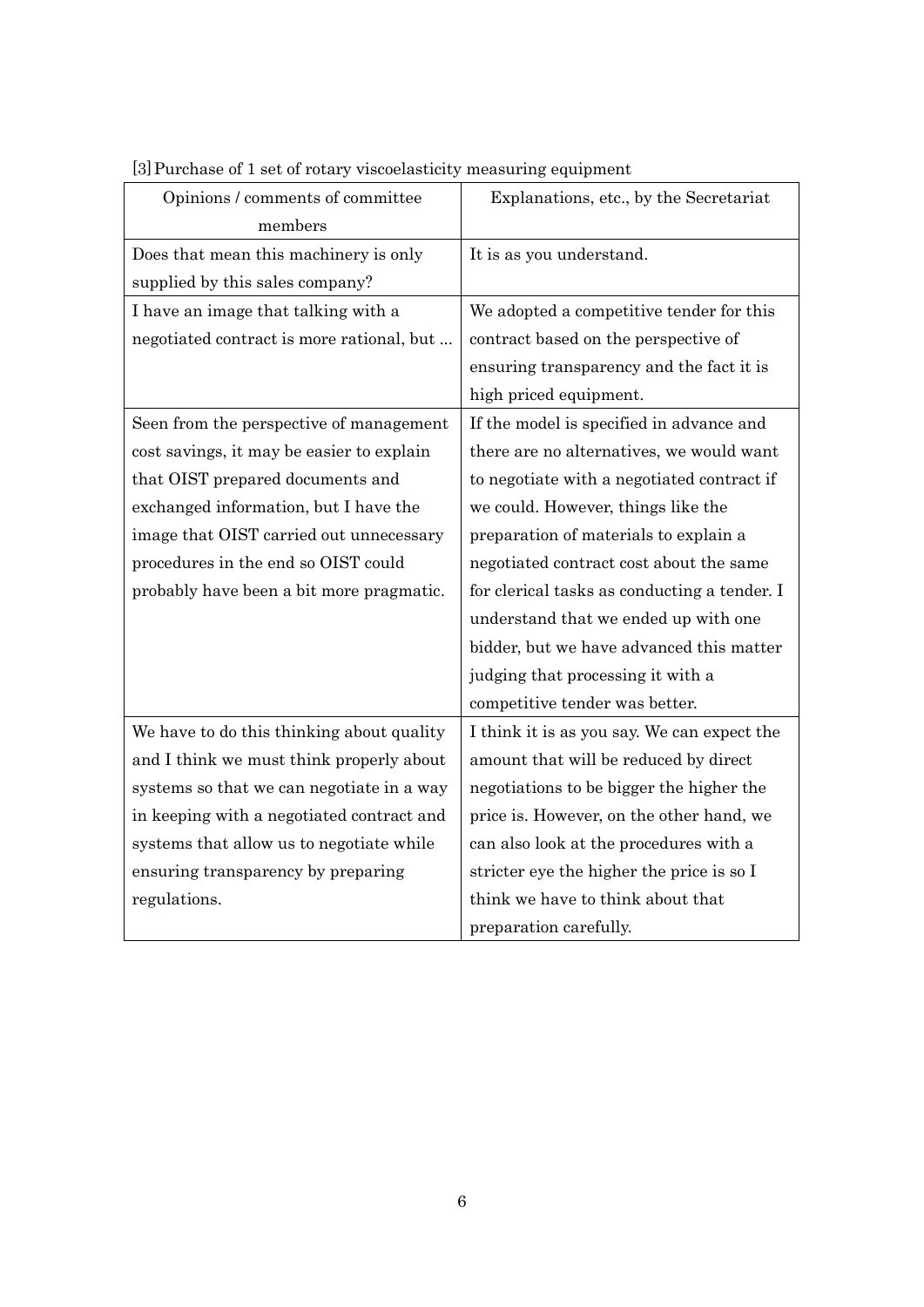| Opinions / comments of committee            | Explanations, etc., by the Secretariat                  |
|---------------------------------------------|---------------------------------------------------------|
| members                                     |                                                         |
| It was said that the details of the order   | That is correct.                                        |
| where changed, but were the details         |                                                         |
| (specifications) reduced without changing   |                                                         |
| the target price?                           |                                                         |
| Was it not possible to include              | No contingencies could be put in because                |
| contingencies in evaluation at the time the | of the system.                                          |
| budget was requested?                       |                                                         |
| Are the successful bidders for the bridge   | They are the same. It is a construction                 |
| (Skywalk) and Laboratory 3 different?       | company in a monopoly position. Other                   |
|                                             | construction companies would not come in                |
|                                             | after a realistic problem has developed.                |
| I think it would probably be odd in normal  | Negotiations are actually taking place.                 |
| circumstances to hold a new tender just     | The Ministry of Land, Infrastructure,                   |
| for the Skywalk. The construction           | Transport and Tourism and the Ministry                  |
| company that succeeds will be expensive     | of Internal Affairs and Communications                  |
| because it will have to purchase cranes,    | are conducting trial runs of estimate                   |
| etc., for work in high places. So, I think  | application methods<br>failure<br>$\sqrt{ }$<br>as<br>a |
| OIST should negotiate on price with the     | unsuccessful<br>tender<br>countermeasure.               |
| existing contract partner (construction     | OIST copies this too and confirms estimate              |
| company) and hold negotiations with a       | details with bidders after unsuccessful                 |
| negotiated contract. With regard to the     | tenders. The current cause of unsuccessful              |
| contingency problem, could it not be        | bids is mainly the soaring of labor costs               |
| determined from the start as a changing     | the<br>οf<br>due<br>shortage<br>workers.<br>to          |
| element of the contract, as a matter for    | Construction companies cannot make                      |
| adjustment in the specifications? I think   | construction contracts while they are                   |
| OIST should probably be creative with the   | unable to forecast labor costs. When we                 |
| basic ordering method.                      | inquired about this point if it would be                |
|                                             | possible to change the contract over the                |
|                                             | increased costs, we were told that it would             |
|                                             | not be possible for reasons of the                      |
|                                             | company's compliance. There are a great                 |
|                                             | many restrictions in placing orders for                 |
|                                             | public works projects. It was said that the             |

# [4]Construction for preparation of the core environment (Skywalk 3)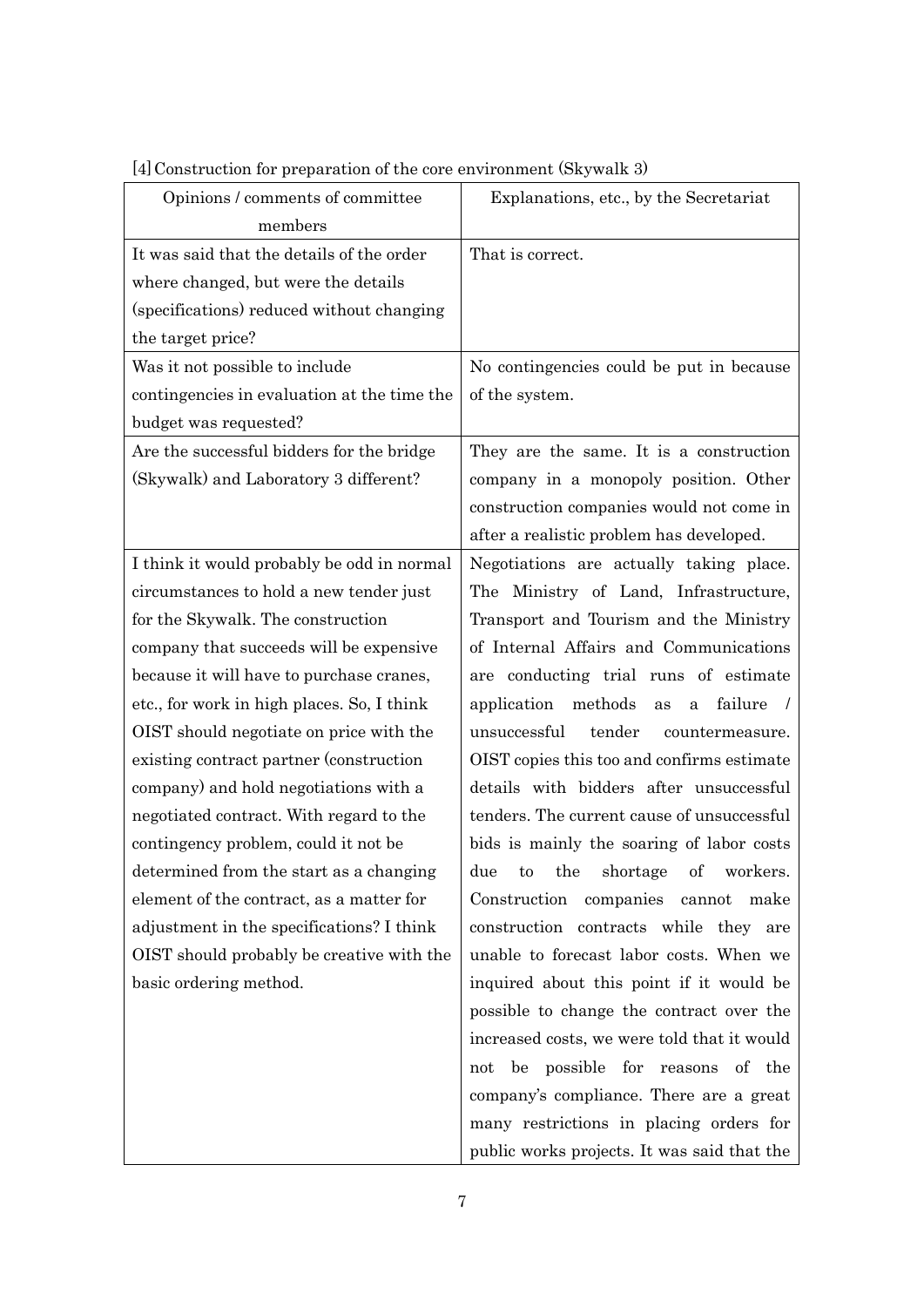|                                                | details of construction had to be matched         |
|------------------------------------------------|---------------------------------------------------|
|                                                | to the budget basically this time.                |
| In the case of Okinawa Prefecture, if a        | There are budget related reasons in this          |
| tender is unsuccessful, they get a request     | case. The budget for the main construction        |
| from the industry body, carry out a            | work was exceeded so it was not possible          |
| fact-finding investigation and raise labor     | the<br>"additional<br>order<br>bridge<br>as<br>to |
| costs to fit the situation. We are taking      | construction."                                    |
| measures so that we can work within the        | A budget was allocated just for the bridge        |
| current system by doing the things that        | in fiscal year 2014 so we ended up                |
| can be considered within design changes.       | contracting using that.                           |
| The national government also says it           |                                                   |
| wants to increase labor costs sometimes so     |                                                   |
| I think we are substantially meeting           |                                                   |
| reality now.                                   |                                                   |
| In the construction matter a moment ago,       |                                                   |
| if there is bridge construction additional to  |                                                   |
| the main construction work adjacent to it,     |                                                   |
| for example, I think it would probably be      |                                                   |
| more appropriate for the existing              |                                                   |
| contractor (construction company) to do it     |                                                   |
| as it is a related facility, and if it will be |                                                   |
| finished cheaply, that there are cases         |                                                   |
| where we would do such construction            |                                                   |
| under a negotiated contract or as              |                                                   |
| additional construction under a negotiated     |                                                   |
| contract, for example, without having a        |                                                   |
| competitive tender.                            |                                                   |

| [5] Environmental monitoring survey (fiscal year 2014) |  |  |
|--------------------------------------------------------|--|--|
|--------------------------------------------------------|--|--|

| Opinions / comments of committee    | Explanations, etc., by the Secretariat   |
|-------------------------------------|------------------------------------------|
| members                             |                                          |
| Is Nippon Koei the most appropriate | That is correct.                         |
| contractor?                         |                                          |
| What are the reasons for that?      | We carry out a simplified public         |
|                                     | recruitment type proposal each year, and |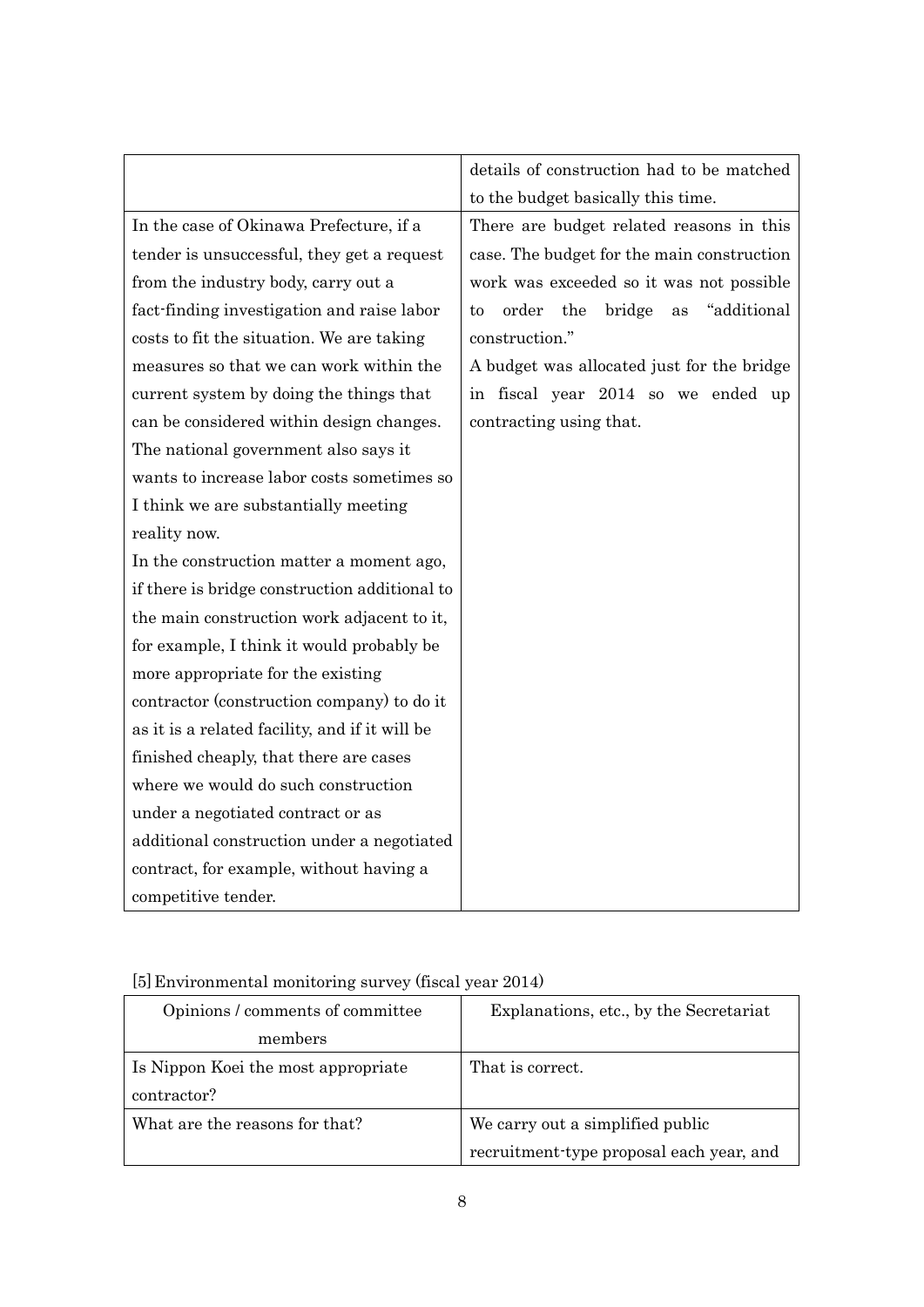|                                              | for the first 2 or 3 years, other companies |
|----------------------------------------------|---------------------------------------------|
|                                              | participated in the proposal. The           |
|                                              | consultant, who has continued because of    |
|                                              | the details of the work, was able to make a |
|                                              | high quality proposal because it was        |
|                                              | possible for them to reduce expenses and I  |
|                                              | think the situation now is that it is       |
|                                              | difficult for other companies to enter.     |
|                                              | However, with regard to the question of     |
|                                              | whether to use a negotiated contract on a   |
|                                              | special assignment, there are other         |
|                                              | construction companies apart from Nippon    |
|                                              | Koei that can do environmental              |
|                                              | monitoring work so we make a selection      |
|                                              | each year by recruiting bids impartially.   |
| OIST should probably think about balance     | We conduct price negotiations each year.    |
| regularly, whether or not there is potential | The range of construction is getting        |
| for other companies in the industry (other   | gradually narrower so reductions have       |
| construction companies). Moreover, it is     | also become possible.                       |
| necessary to think about price               |                                             |
| negotiations and various other things in     |                                             |
| accordance with the situation.               |                                             |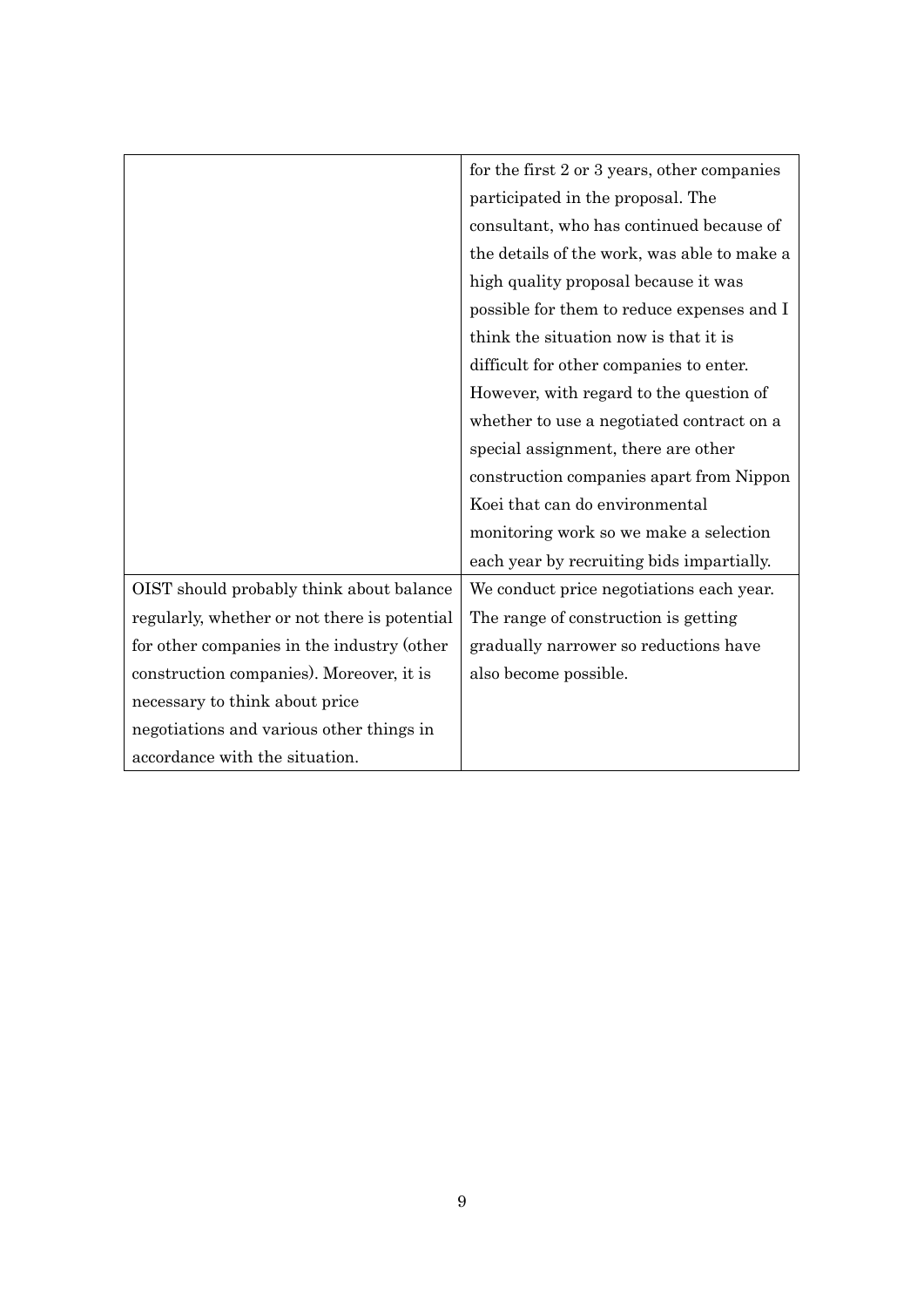### 2. Negotiated contract matter

### [6]Purchase of 2 sets of miniature fluorescent microscopes

| Opinions / comments of committee           | Explanations, etc., by the Secretariat      |  |
|--------------------------------------------|---------------------------------------------|--|
| members                                    |                                             |  |
| Are price negotiations possible? What kind | The researcher who made the request         |  |
| of data should price negotiations be       | carried out price negotiations to a certain |  |
| carried out upon?                          | degree at the stage prior to a purchase     |  |
|                                            | request going to Procurement and            |  |
|                                            | Supplies Section. Procurement and           |  |
|                                            | Supplies Section negotiated the terms of    |  |
|                                            | payment and transportation and tried risk   |  |
|                                            | hedging the contract.                       |  |
| How is OIST carrying out negotiations      | We do that by e-mail.                       |  |
| with an English company?                   |                                             |  |
| Was the use of a negotiated contract even  | It was basically due to be managed using a  |  |
| though the amount exceeds 5 million yen    | competitive procedure, but the              |  |
| due to a judgment that it would probably   | procurement policy states that even if the  |  |
| be easier to have it approved if it is an  | value is 5 million yen or more, a           |  |
| overseas supplier?                         | negotiated contract can be used following   |  |
|                                            | certain procedures if the manufacturers     |  |
|                                            | who can supply the item are limited. We     |  |
|                                            | applied those procedures this time because  |  |
|                                            | of the very special background of           |  |
|                                            | application for the existing early access   |  |
|                                            | program.                                    |  |
| With regard to the prices of special       | If it is something we have results for at   |  |
| research equipment, should OIST survey     | OIST, we get the contract data. There are   |  |
| information on price such as databases or  | also cases where we refer to the            |  |
| various other information or other         | procurement of other universities or        |  |
| university research institutions?          | research institutions or the purchasing     |  |
|                                            | results of contracting departments.         |  |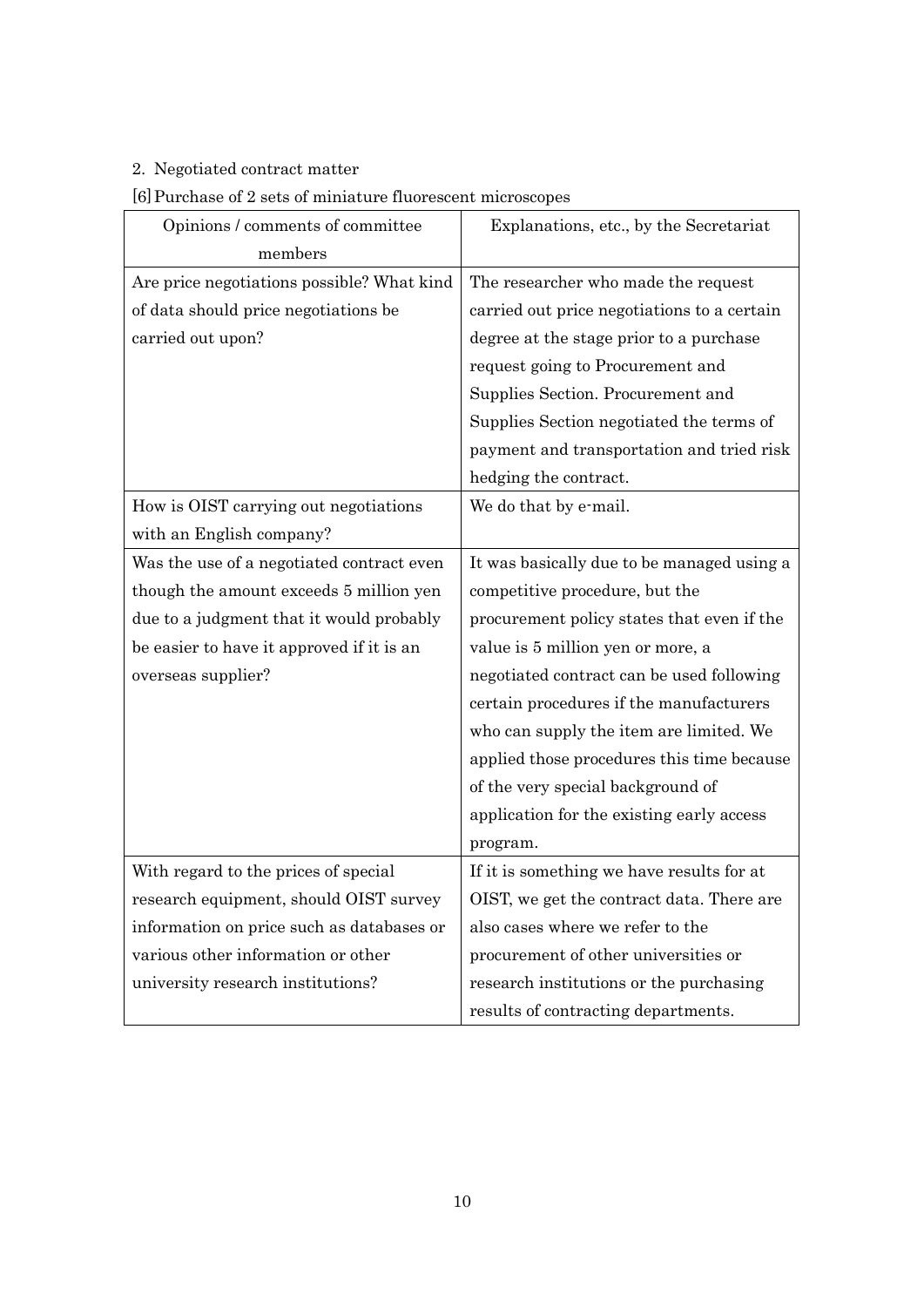| Opinions / comments of committee             | Explanations by the Secretariat                |
|----------------------------------------------|------------------------------------------------|
| members                                      |                                                |
| For example, did OIST investigate how        | We always carry out surveys of prices.         |
| much it would have cost to buy in Tokyo?     | There are also a lot of places that conduct    |
|                                              | unit price negotiations with                   |
|                                              | manufacturers in accordance with the           |
|                                              | scale of the facility and annual quantities    |
|                                              | of use. There are places where reagents        |
|                                              | are delivered more cheaply than OIST           |
|                                              | that are big in scale, etc., but it feels like |
|                                              | OIST is probably getting superior              |
|                                              | discounts if you think of facilities on the    |
|                                              | same scale as OIST.                            |
| Are there any laboratories or universities   | There are.                                     |
| in Okinawa using similar reagents? Could     | This is currently being investigated.          |
| OIST not carry out joint procurement with    |                                                |
| them?                                        |                                                |
| Is there a relationship between the scale    | There are some items in regular price lists    |
| and price of purchasing, like this price for | that are bunched to a certain degree, and      |
| this quantity?                               | others that are not. We are consulting         |
|                                              | with manufacturers to ask if there could       |
|                                              | be bulk buying effects if we use so many       |
|                                              | tens or hundreds of something annually         |
|                                              | and make annual purchases on this kind         |
|                                              | of scale.                                      |
| Would it be better for the companies with    | We originally had a unit price contract.       |
| regard to items that OIST purchases          | The manufacturer sold the test equipment       |
| regularly to have purchasing procedures      | itself explaining that it only allowed the     |
| like that although there are things like     | distributor that delivered to OIST to          |
| unit price contracts, etc.?                  | wholesale the reagents. However,               |
| If OIST continue with 1 company for 2 or 3   | handling by one more company with an           |
| years and a more competitive supplier        | agency contract with that manufacturer is      |
| appears, should OIST not make them           | realistically possible. Because that           |
| compete?                                     | distributor is wholesaling to another          |
|                                              | organization in Okinawa Prefecture, we         |

## [7]Purchase of 4 Illumina sequencing reagents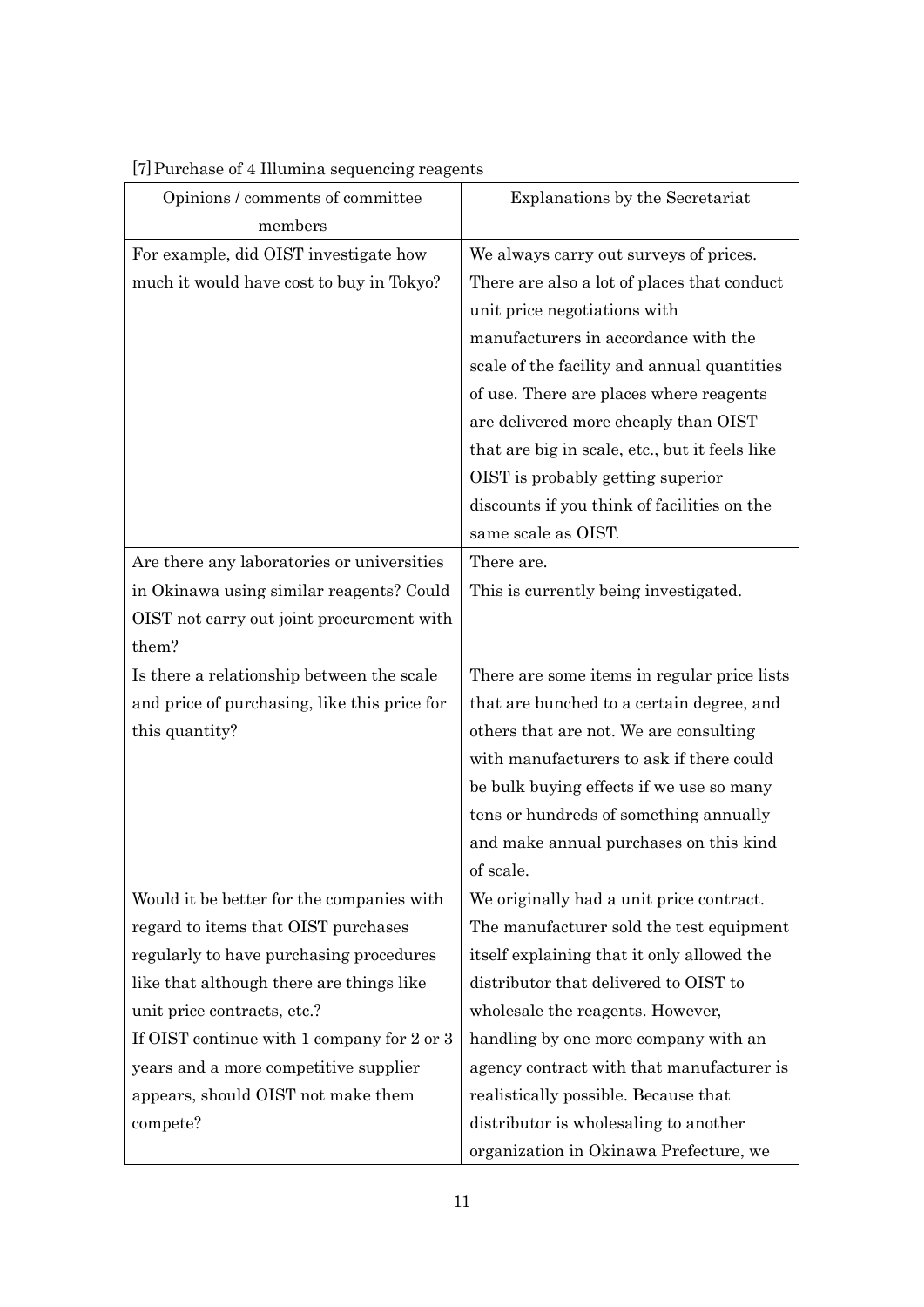|                                                | judged that there was no way we could          |
|------------------------------------------------|------------------------------------------------|
|                                                | have no competition at all and introduced      |
|                                                | the system this time whereby we compare        |
|                                                | estimates between the 2 companies.             |
|                                                | In addition, there was the demerit that we     |
|                                                | might miss superior prices during the          |
|                                                | periods of campaigns when delivery prices      |
|                                                | less than the unit price were presented if     |
|                                                | we made unit price contracts.                  |
| If purchases of consumable supplies and        | It is not included in the contract itself, but |
| maintenance services are required after        | we consult to a certain degree over how        |
| product purchases, I think that if you look    | much consumable supplies will be later on.     |
| at how equipment will be used in the           | Although there was a 10 to 15% discount        |
| future at the stage when the equipment is      | at the start, we are continuing                |
| purchased initially, it is possible there will | negotiations to see whether we can             |
| be cases in which initial costs are high, but  | purchase at a slightly bigger discount than    |
| running costs are cheap so looked at           | initially forecast of 20 of 30% after we       |
| long-term (comprehensively), that option       | have built up a track record of operations.    |
| would be cheaper. How do you choose with       | With regard to repairs and maintenance         |
| regard to the risk that consumable             | too, we have manufacturers present             |
| supplies, etc., will become necessary later?   | amounts at the time of tendering for the       |
|                                                | main equipment and make efforts to use         |
|                                                | that information as reference material for     |
|                                                | the negotiation of repair and maintenance      |
|                                                | contracts after the expiry of warranty         |
|                                                | periods.                                       |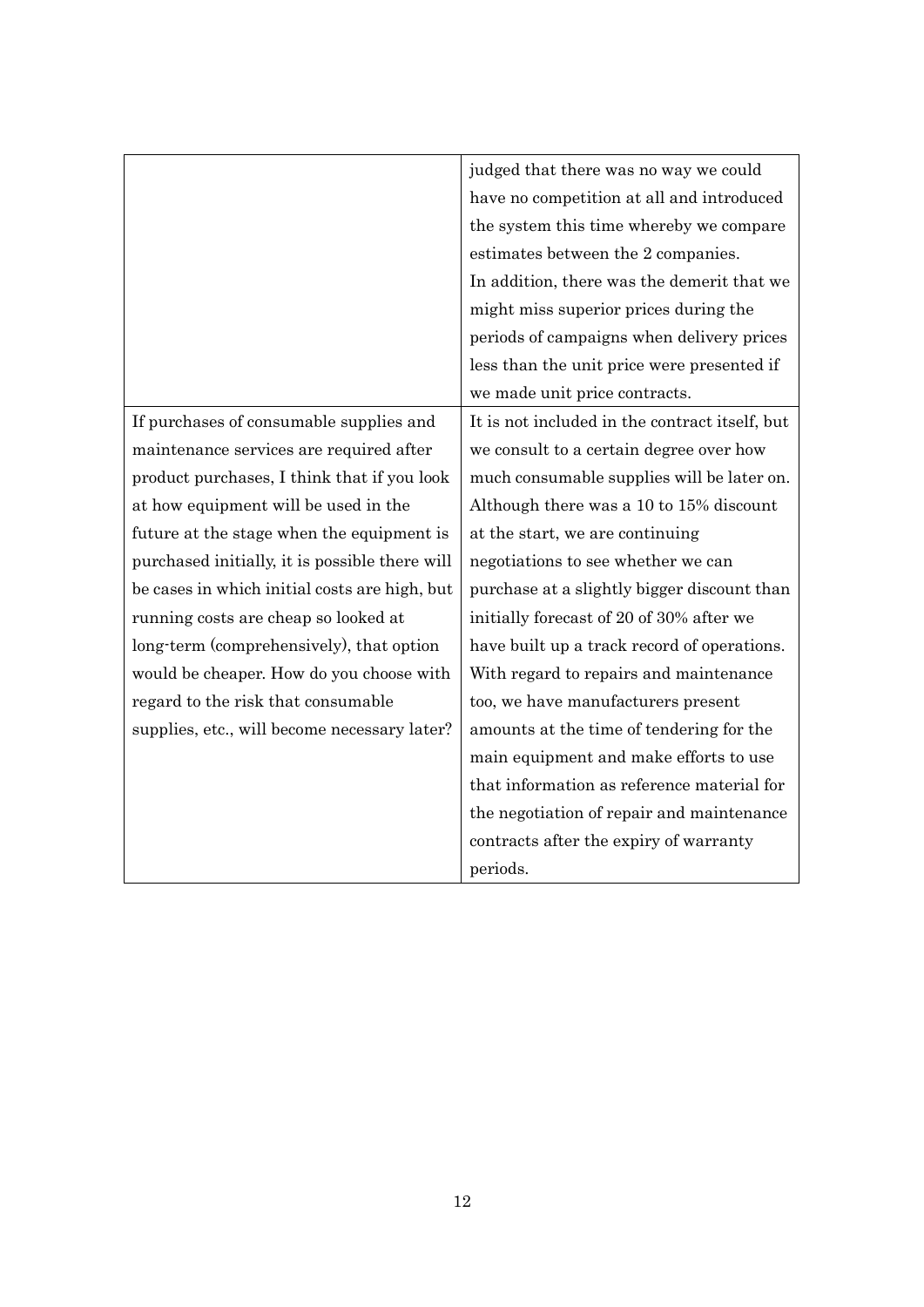| Opinions / comments of committee           | Explanations by the Secretariat              |
|--------------------------------------------|----------------------------------------------|
| members                                    |                                              |
|                                            | (Individual questions from the OIST side)    |
|                                            | We would like to ask about the               |
|                                            | procurement of advertising placement and     |
|                                            | what the preferable selection method is, in  |
|                                            | contrast to the case where a commissioned    |
|                                            | sale format to multiple sellers based on     |
|                                            | the same price has been adopted. Because     |
|                                            | detailed information exchanges and the       |
|                                            | handover of manuscript data are normally     |
|                                            | carried out by e-mail, there is no need to   |
|                                            | consider geographical factors in the         |
|                                            | selection of the sellers. We are in a        |
|                                            | situation at the moment of having selected   |
|                                            | a seller who we have done business with      |
|                                            | before but are there any problems from       |
|                                            | the perspective of fairness? We have been    |
|                                            | introduced to methods such as drawing        |
|                                            | lots if there was an initial tender at the   |
|                                            | same price and selecting a winner at the     |
|                                            | discretion of the contract manager if        |
|                                            | estimates have the same price. However, it   |
|                                            | is not possible to completely eliminate      |
|                                            | arbitrary factors so we would like to ask if |
|                                            | there is any other preferable method.        |
| - Determining by drawing lots is basically |                                              |
| irresponsible as a procurement manager.    |                                              |
| OIST should determine the winner based     |                                              |
| on its own rules.                          |                                              |
| - Speaking strictly, I think that          |                                              |
| determining by drawing lots after doing a  |                                              |
| competitive tender is the normal method    |                                              |
| and I think doing that for small things or |                                              |
| if the amount of a negotiated contract is  |                                              |
| small and OIST thinks that the same        |                                              |